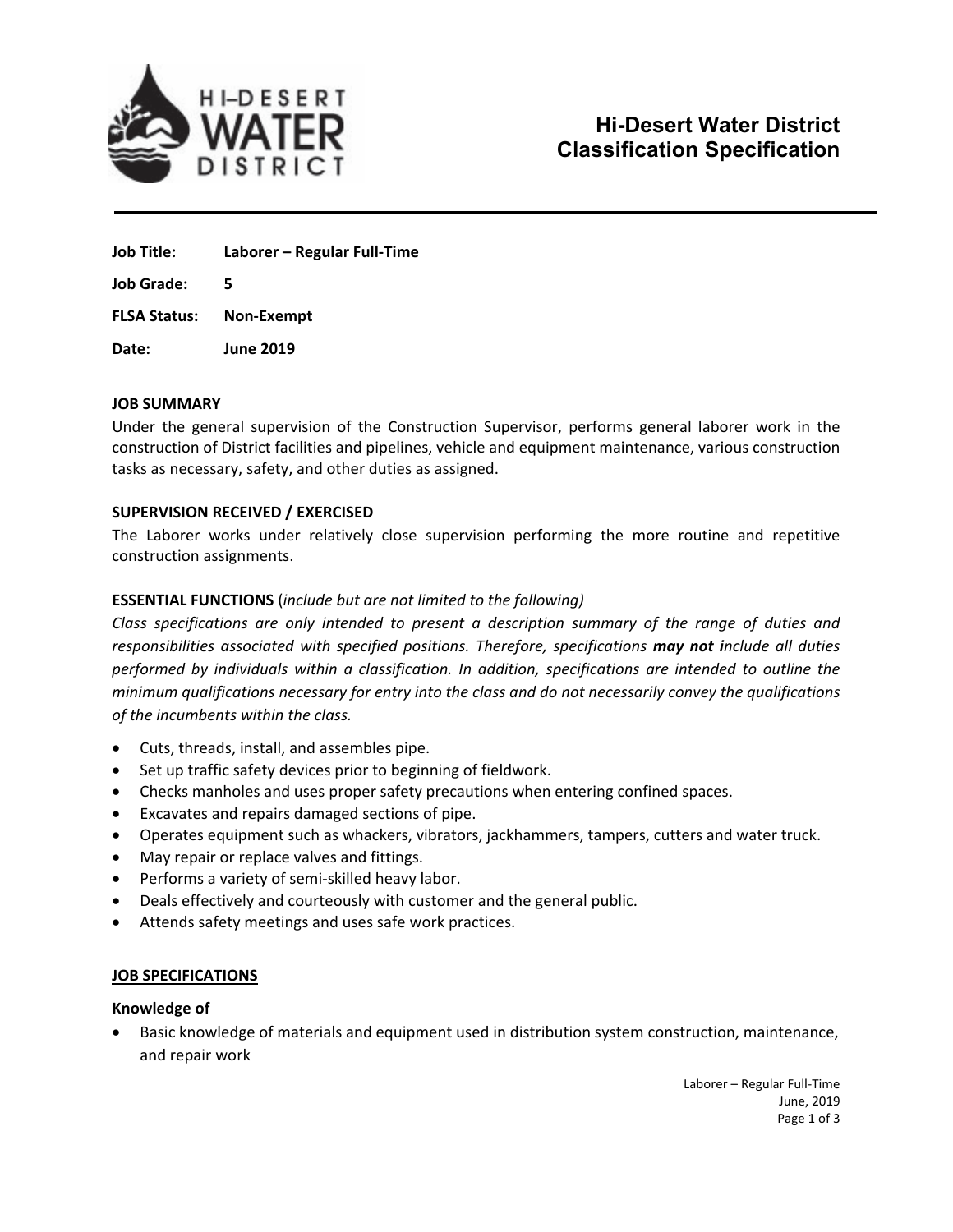## **Skills and Abilities**

- Safe operation and use of a variety of light power equipment.
- Understand and carry out oral and written instructions.
- Learn and follow District safety programs.
- Ability to perform a variety of unskilled water system and general maintenance work.
- Ability to safely operate power and hand tools.
- Ability to interface with the customer in a professional courteous manner.
- Work with supervision to develop skills.

# **PHYSICAL, MENTAL AND ENVIRONMENTAL WORKING CONDITIONS**

*The essential functions of this position may require the employee to perform the following physical activities. Some of these requirements may be accommodated for otherwise qualified individuals requiring and requesting such accommodations.*

- Operates District vehicles and equipment in distribution system construction, maintenance, and repair work.
- Enters and exits a vehicle multiple times daily.
- Must be able to frequently carry, push, pull, reach, and lift equipment and parts weighing up to 100 pounds.
- Frequently stoops, kneels, crouches, crawls, and climbs during field maintenance and repair work.
- Walks, stands and crouches on narrow, slippery, or moving surfaces, or uneven terrain.
- Works in an environment with exposure to dust, dirt, and significant temperature changes between cold and heat.
- Communicates orally with District staff in face-to-face, one-to-one, and group settings.
- Regularly uses a telephone and mobile radio for communication.
- Uses office equipment such as computer terminals, copiers, and FAX machines.
- Stands and walks for extended time periods.
- Hearing and vision within normal ranges with or without correction

# **QUALIFICATIONS**

# **Education and/or Previous Work Experience**

Any combination of experience and training that would provide the knowledge and abilities to perform the position of is qualifying. A typical way to obtain the required knowledge and abilities would include the following:

- High school diploma or equivalent.
- One year of work experience as a laborer in the construction field. Exposure to plumbing, or pipelaying preferred.

# **License / Certificate:**

 Possession of a valid Class C California driver's license and satisfactory driving record free from multiple or serious traffic violations or accidents for a period of at least two (2) years.